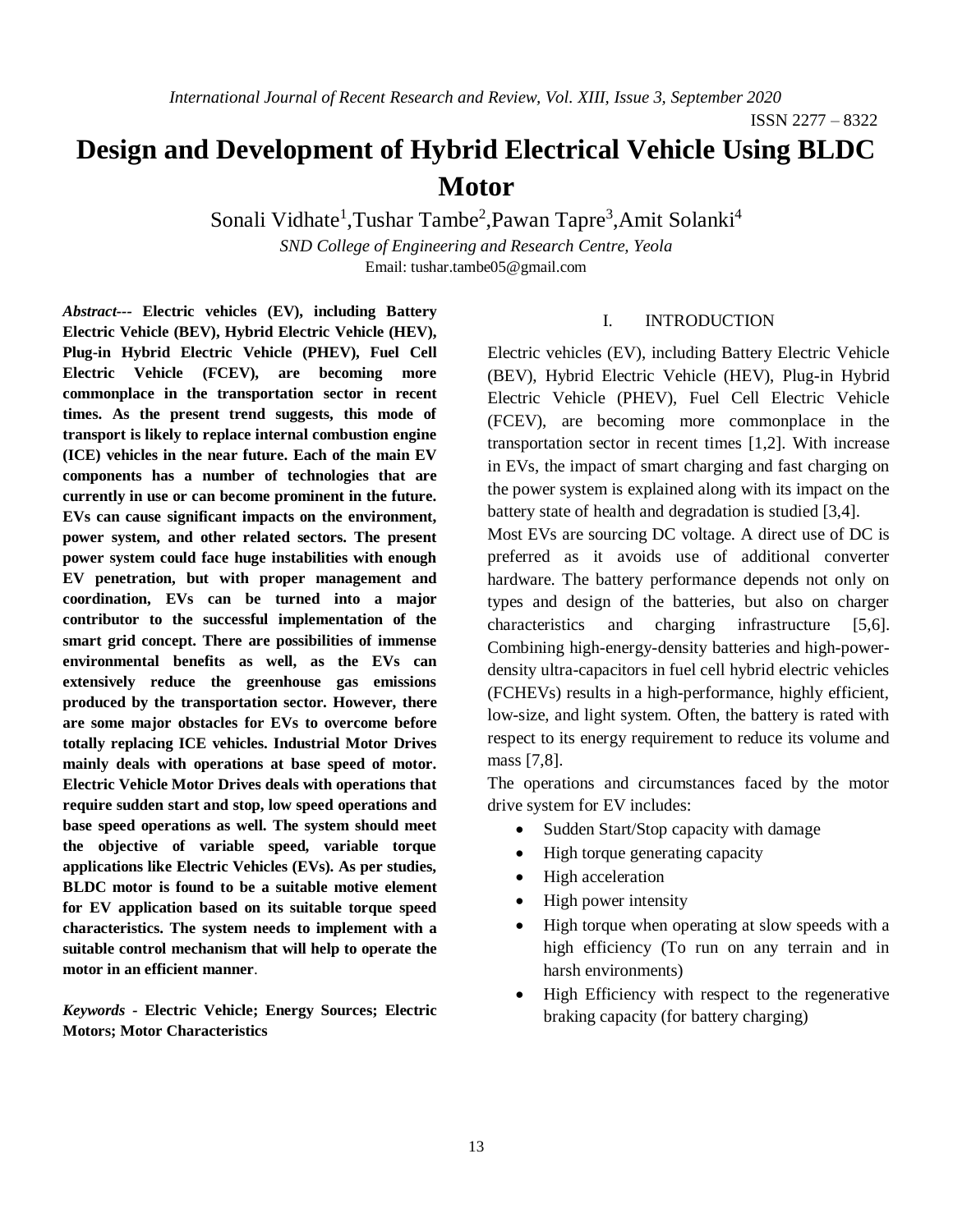All of the electrical motors that do not require an electrical connection (made with brushes) between stationary and rotating parts can be considered as brushless permanent magnet (PM) machines which can be categorized based on the PMs mounting and the back-EMF shape [13,14]. The PMs can be surface mounted on the rotor (SMPM) or installed inside of the rotor (IPM), and the back-EMF shape can either be sinusoidal or trapezoidal. According to the back-EMF shape, PM AC synchronous motors (PMAC or PMSM) have sinusoidal back-EMF and Brushless DC motors (BLDC or BPM) have trapezoidal back-EMF. A PMAC motor is typically excited by a three-phase sinusoidal current, and a BLDC motor is usually powered by a set of currents having a quasi-square waveform [21,22].

The BLDC motor provides an attractive candidate for sensor-less operation because the nature of its excitation inherently offers a low-cost way to extract rotor position information from motor-terminal voltages. In the excitation of a three-phase BLDC motor, except for the phase-commutation periods, only two of the three phase windings are conducting at a time and the no conducting phase carries the back-EMF. There are many categories of sensor-less control strategies [\[23\]](https://www.ncbi.nlm.nih.gov/pmc/articles/PMC3231115/#b6-sensors-10-06901).

The most popular category is based on back electromotive forces or back-EMFs. Sensing back-EMF of unused phase is the most cost-efficient method to obtain the commutation sequence in star wound motors. Since back-EMF is zero at standstill and proportional to speed, the measured terminal voltage that has large signal-tonoise ratio cannot detect zero crossing at low speeds. That is the reason why in all back-EMF-based sensor-less methods the low-speed performance is limited, and an open-loop starting strategy is required [24].

# II. METHODOLOGY

PM motor drives require a rotor position sensor to properly perform phase commutation and/or current control. For PMAC motors, a constant supply of position information is necessary; thus a position sensor with high resolution, such as a shaft encoder or a resolver, is typically used. For BLDC motors, only the knowledge of six phase-commutation instants per electrical cycle is needed; therefore, low-cost Hall-effect sensors are usually used. Also, electromagnetic variable reluctance (VR) sensors or accelerometers have been extensively applied to measure motor position and speed. The reality is that angular motion sensors based on magnetic field sensing principles stand out because of their many inherent advantages and sensing benefits [9,10].

An accelerometer is a electromechanical device that measures acceleration forces, which are related to the freefall effect. Several types are available to detect magnitude and direction of the acceleration as a vector quantity, and can be used to sense position, vibration and shock. The most common design is based on a combination of Newton's law of mass acceleration and Hooke's law of spring action. Then, conceptually, an accelerometer behaves as a damped mass on a spring, which is depicted. When the accelerometer experiences acceleration, the mass is displaced to the point that the spring is able to accelerate the mass at the same rate as the casing [12]. The displacement is then measured to give the acceleration. There is a wide variety of accelerometers depending on the requirements of natural frequency, damping, temperature, size, weight, hysteresis, and so on. Some of these types are piezoelectric, piezo-resistive, variable capacitance, linear variable differential transformers (LVDT), potentio-metric, among many others [11]. The MEMS accelerometer is silicon micromachined, and therefore, can be easily integrated with the signal processing circuits



Fig 1 Accelerometer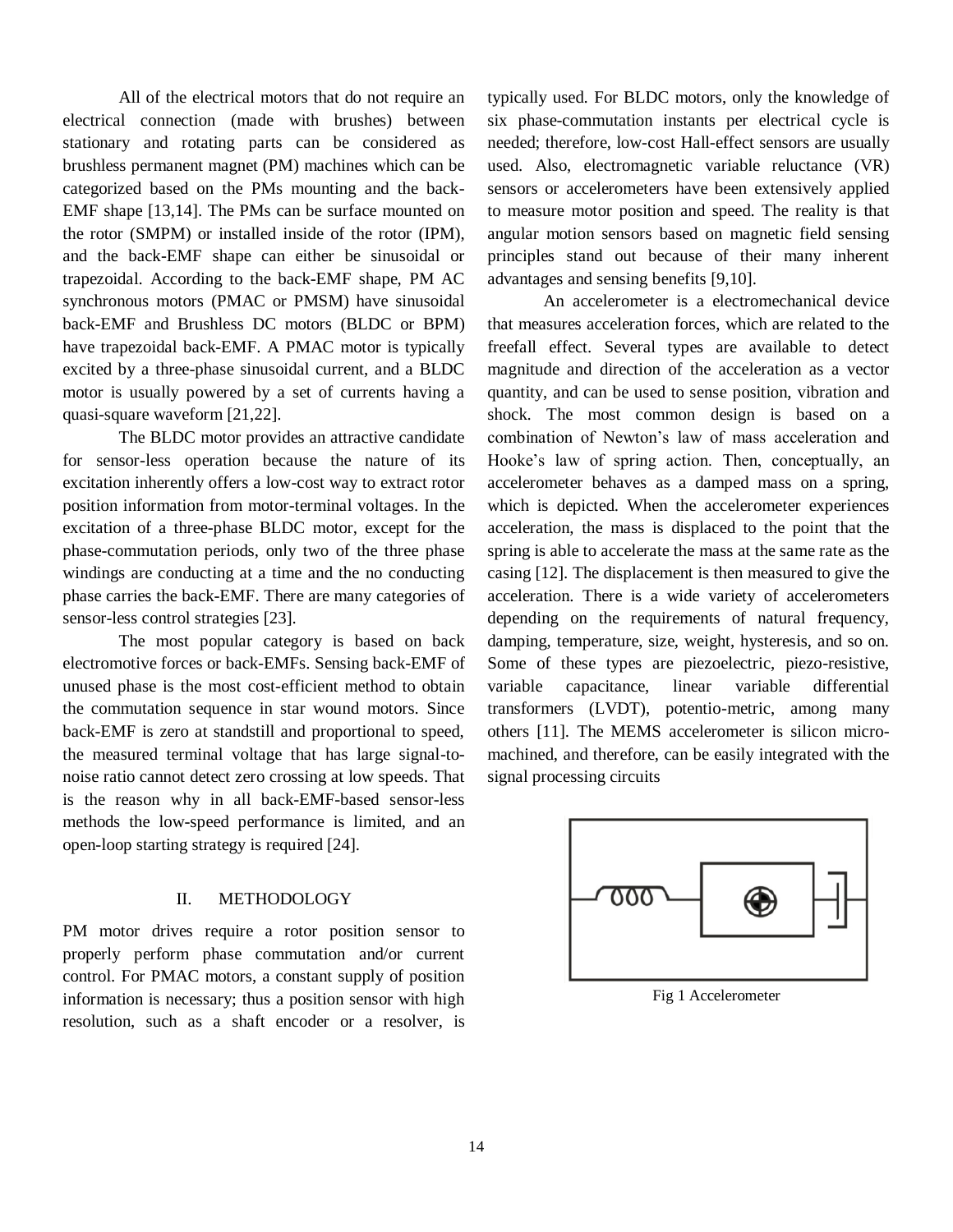These kinds of devices are based on Hall-effect theory, which states that if an electric current- carrying conductor is kept in a magnetic field, the magnetic field exerts a transverse force on the moving charge carriers that tends to push them to one side of the conductor. A build-up of charge at the sides of the conductors will balance this magnetic influence producing a measurable voltage between the two sides of the conductor. The presence of this measurable transverse voltage is called the Halleffect.



Fig.2 BLDC motor with Hall sensor

Unlike a brushed DC motor, the commutation of a BLDC motor is controlled electronically. To rotate the BLDC motor the stator windings should be energized in a sequence. It is important to know the rotor position in order to understand which winding will be energized following the energizing sequence. Rotor position is sensed using Hall-effect sensors embedded into the stator. Most BLDC motors have three Hall sensors inside the stator on the non-driving end of the motor. Whenever the rotor magnetic poles pass near the Hall sensors they give a high or low signal indicating the N or S pole is passing near the sensors. Based on the combination of these three Hall sensor signals, the exact sequence of commutation can be determined. Figure shows a transverse section of a BLDC motor with a rotor that has alternate N and S permanent magnets. Hall sensors are embedded into the stationary part of the motor [17-18]. Embedding the Hall sensors into the stator is a complex process because any misalignment in these Hall sensors with respect to the rotor magnets will generate an error in determination of the rotor position. To simplify the process of mounting the Hall sensors onto the stator some motors may have the Hall sensor magnets on the rotor, in addition to the main rotor magnets. Therefore, whenever the rotor rotates the Hall sensor magnets give the same effect as the main magnets. The Hall sensors are normally mounted on a printed circuit board and fixed to the enclosure cap on the non-driving end. This enables users to adjust the complete assembly of Hall sensors to align with the rotor magnets in order to achieve the best performance [19 - 20].

This kind of sensor is used to measure position and speed of moving metal components, and is often referred as a passive magnetic sensor because it does not need to be powered. It consists of a permanent magnet, a ferromagnetic pole piece, a pickup coil, and a rotating toothed wheel, as illustrated in figure. This device is basically a permanent magnet with wire wrapped around it. It is usually a simple circuit of only two wires where in most cases polarity is not important, and the physics behind its operation include magnetic induction



Fig.3 BLDC motor with VR Speed sensor

In principle, the DTC method selects one of the inverter's six voltage vectors and two zero vectors as shown in figure below in order to keep the stator flux and torque within a hysteresis band around the command or reference flux and torque magnitudes. In this model, the ON state of upper limb switches are represented by '1' and the lower limb switches are represented by '0' and the same has been defined [15-16].

The core of DTC consists of hysteresis controllers of torque and flux, switching logic, and motor model as shown in Figure, which shows the basic schematic diagram of classical direct torque control strategy of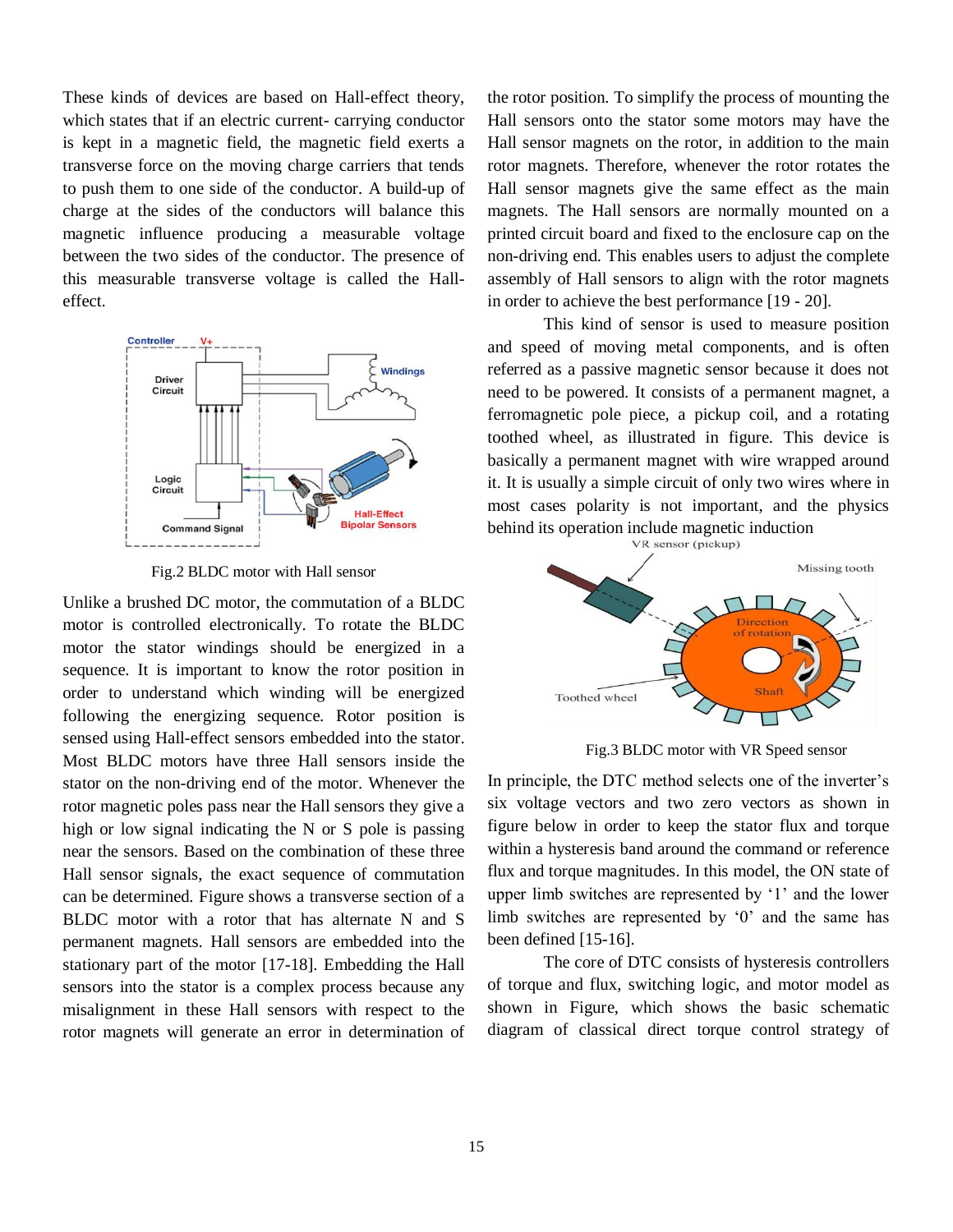induction motor in which there are two different loops corresponding to magnitudes of stator flux and torque provided. The reference values of stator flux and torque are compared with the corresponding actual values calculated by the motor model and the respective errors are obtained.



Fig.4 Space vectors and switching states of inverter

The resulting flux error is fed into the two level flux hysteresis and torque error is fed into three level hysteresis controllers. The outputs of torque and flux hysteresis controllers are combined together with the position of stator flux and given as inputs to the switching state selection table I.

| Table I                                        |
|------------------------------------------------|
| Space vectors and switching states of inverter |

|                        | <b>Switching States</b> |   |   |
|------------------------|-------------------------|---|---|
| <b>Voltage Vectors</b> | $\blacktriangle$        | в | c |
| $V_0$                  | 0                       | O | 0 |
| $\mathbf{V}_1$         | 1                       | 0 | O |
| $\rm V_2$              | 1                       | 1 | O |
| $\rm{V}_3$             | O                       | 1 | O |
| $V_4$                  | 0                       | 1 | 1 |
| $V_5$                  | 0                       | o | 1 |
| $V_6$                  | 1                       | O | 1 |
| $\mathbf{V}_7$         |                         |   |   |

With reference to the block diagram of DTC, the stator flux and torque errors tend to be restricted within the hysteresis bands. The flux hysteresis band affects basically the stator current distortion in terms lower order harmonics and torque hysteresis band affects the switching frequency. The DTC requires the stator flux and torque estimations, which are performed by means of two different phase currents and state of the inverter.However, flux and torque estimations can also be performed using mechanical speed and two stator phase currents. The switching logic defines the suitable voltage vector based on torque and flux references. Large and small torque or flux errors are not distinguished. The same vectors are used during start-up, step changes and steady state conditions

### III. SIMULINK MOTOR DETAILS

Due to the fact that the software used by commercial e-Bikes is confidential, the software has been designed based on the fundamentals of BLDC motors presented in the introduction of this paper and other studies [2-4]. The commutation scheme used in this design is described in Fig. 5. By analyzing the diagram in Fig. 5, the system of equations (1) has been deduced, through which the control logic has been modeled as a combinational system. The inputs to this combinational system are the Hall position sensors signals and a master PWM, and the outputs are the PWM signals.



Fig.5 PWM commutation scheme



Fig.6 Electronic control unit software flow diagram: a) main program; b) motor control thread; c) data transmission thread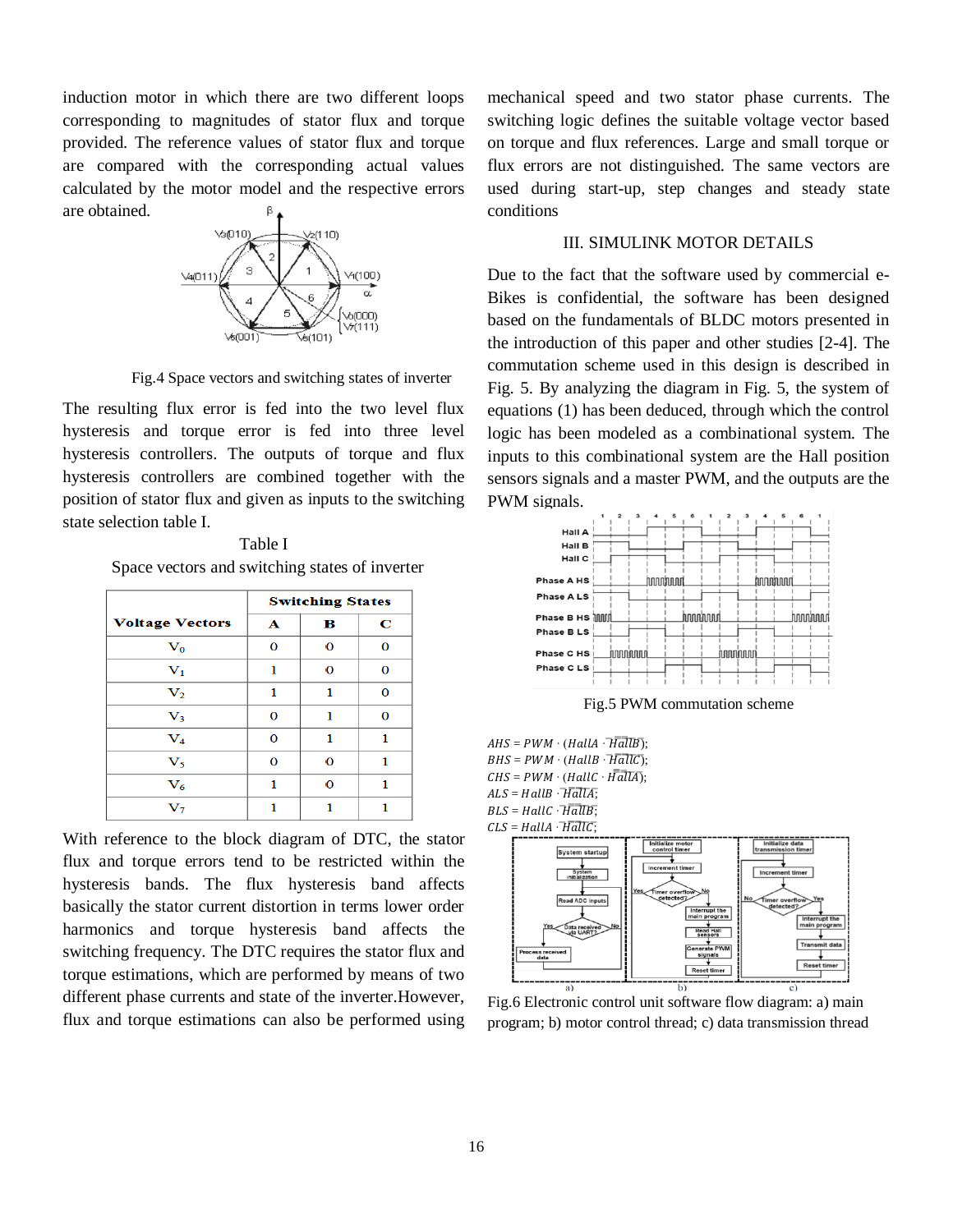The software presented in the flow diagram, in Fig. 6, is structured in two threads, one for each main function fulfilled. The threads are governed by two separate timers, the motor control thread having the highest priority.

# IV. MOTOR SIMULATION DETAILS

The software presented in the flow diagram, in Fig. 5.2, is structured in two threads, one for each main function fulfilled. The threads are governed by two separate timers, the motor control thread having the highest priority. The simulation took into account the commutation table presented in Fig6.The Simulink model is presented in Fig. 7. The results of the simulation are (1) the stator current waveform, (2) rotor speed and (3) electromagnetic torque ripple. These results are shown in the graphs in Fig.8



Fig 7 Simulink Motor Model of Proposed System



Fig 8Simulation results of Proposed System

# V. HEV SYSTEM CONFIGURATION AND LAYOUT

The HEV system selected has a kerb weight of 1325kg and with total range of 870km and electric range of 18km



Fig 9 HEV System Level Layout

# *A. Engine System Requirements*

The following requirements apply to the functionality of this module.

# ICE

- 1. Power 57 kW @5000 RPM
- 2. Min Speed 1000 rpm
- 3. Max Speed 4500 rpm
- 

4. Torque 115 Nm @ 4200 RPM



Fig 10 Generic Simscape Engine

# *B. Fuel Consumption*

The following requirements apply to the fuel consumption:

Regular Gas

| a. City     | 51 MPG |
|-------------|--------|
| b. Highway  | 49 MPG |
| c. Combined | 50 MPG |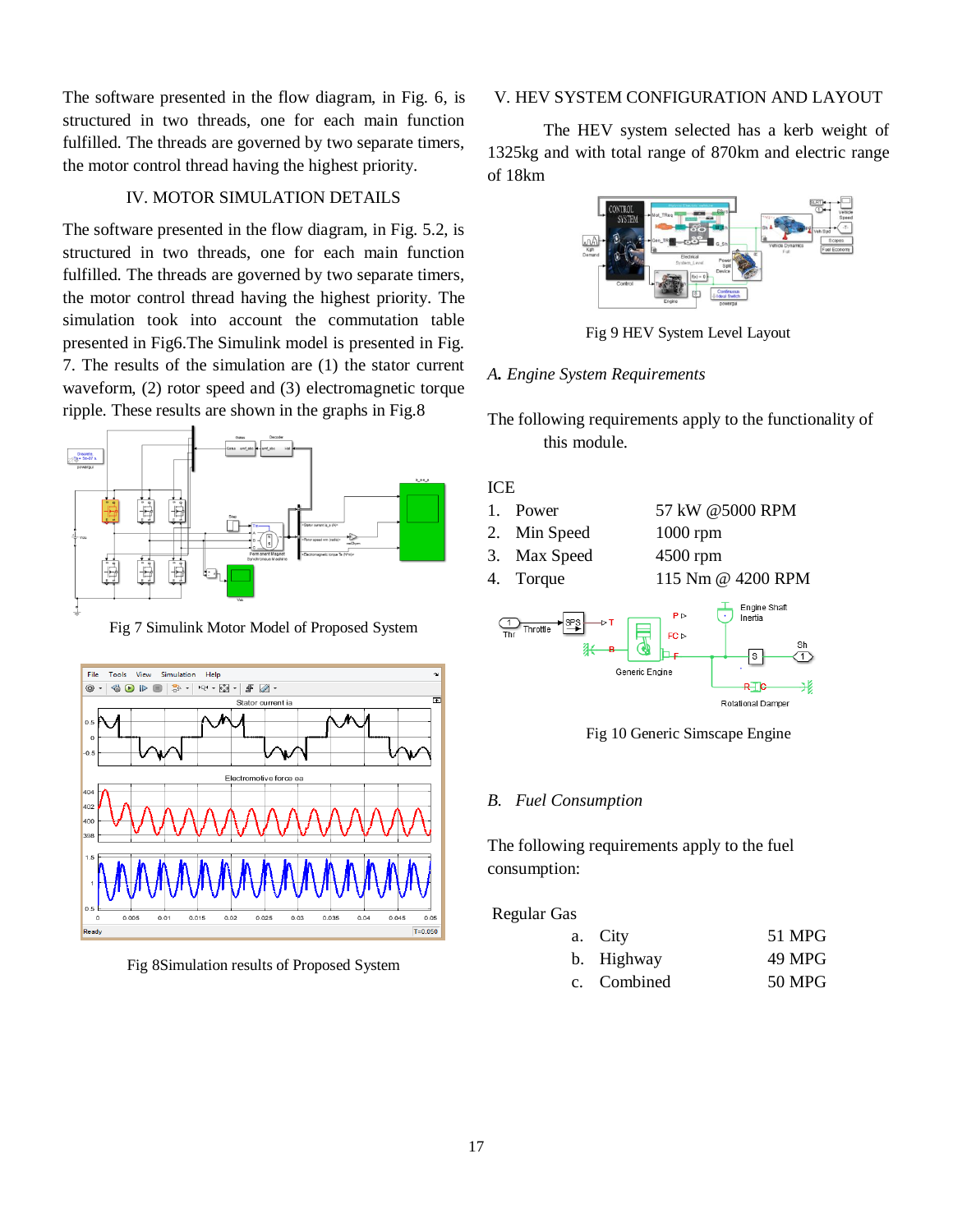## A. DRIVE CYCLE 1



Fig 11 Vehicle Speed



Fig 12 Speeds From Urban Cycle 1



Fig 13 Voltages From Urban Cycle 1



Fig 14 Currents From Urban Cycle 1

# B. DRIVE CYCLE 2



Fig 15Vehicle Speed



Fig 16Speeds From Urban Cycle 2



Fig 17 VoltagesFrom Urban Cycle 2



Fig 18 Currents From Urban Cycle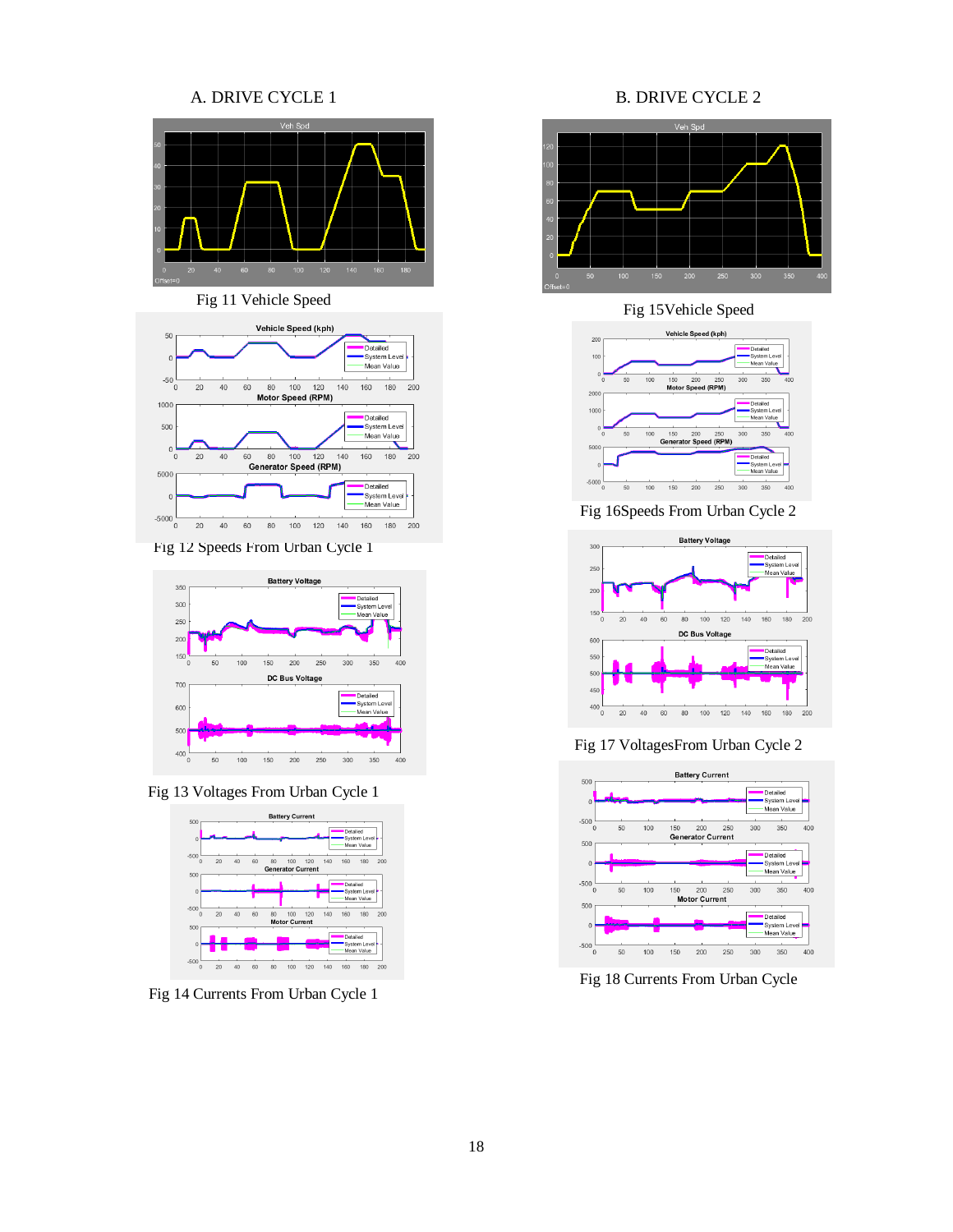| Configuration | <b>Elapsed</b><br><b>Time</b> | <b>Simulation</b><br><b>Time</b> | <b>Sim Time/Elapsed</b><br><b>Time</b> |
|---------------|-------------------------------|----------------------------------|----------------------------------------|
| Sys BD VS     | 4.7654                        | 195                              | 40.9201                                |
| Sys BD VS     | 7.2198                        | 400                              | 55.4033                                |
| Sys BD VS     | 6.7394                        | 400                              | 59.3524                                |

Table II Simulation Time

# VI.CONCLUSION

A D.C (Direct Current) drive has been used prominently in the E.V's because they provide simple speed control and ideal torque-speed requirements. The ideal torque suits the traction and terrain requirements in an E.V. Their commutator and brushes make them less reliable. So, it is not suitable for a maintenance free function.

With advancements in power electronics, A.C motor drives with IM or PMSM are much more preferred than a D.C drive with advantages of Reliability, Greater Efficiency, Less Maintenance and High Power Density. PMSM offers overall reduction in the weight and volume for a given value of power. Owing to no rotor copper losses, the efficiency is much higher. The reliability is quite high.

But the winner in this selection process for medium size electric vehicle stands out to be BLDC motor drive, which are fed by a rectangular A.C supply. With advantages like elimination of the Brushes, ability to produce a larger Torque than the others at the same values of Current and Voltage, High Power Density and Great Efficiency, P.M Brushless D.C Motor Drive an ideal choice for being used in the Electric Vehicle Propulsion System.

Since BLDC motor has been used widely in automotive, it was tested for simulation profiles and then is integrated in the HEV system model in Simulink.

# VII. REFERENCES

- [1] Yong, J.Y.; Ramachandaramurthy, V.K.; Tan, K.M.; Mithulananthan, N. A review on the state-of-the-art technologies of electric vehicle, its impacts and prospects. Renew. Sustain. Energy Rev. 2015, 49, 365–385.
- [2] Camacho, O.M.F.; Nørgård, P.B.; Rao, N.; Mihet-Popa, L.

Electrical Vehicle Batteries Testing in a Distribution Network using Sustainable Energy. IEEE Trans. Smart Grid 2014, 5, 1033–1042.

- [3] Camacho, O.M.F.; Mihet-Popa, L. Fast Charging and Smart Charging Tests for Electric Vehicles Batteries using Renewable Energy. Oil Gas Sci. Technol. 2016, 71, 13–25.
- [4] Marchesoni, M.; Vacca, C. New DC–DC converter for energy storage system interfacing in fuel cell hybrid electric vehicles. IEEE Trans. Power Electron. 2007, 22, 301–308.
- [5] Schaltz, E.; Khaligh, A.; Rasmussen, P.O. Influence of battery/ultracapacitor energy-storage sizing on battery lifetime in a fuel cell hybrid electric vehicle. IEEE Trans. Veh. Technol. 2009, 58, 3882–3891.
- [6] Kramer, B.; Chakraborty, S.; Kroposki, B. A review of plug-in vehicles and vehicle-to-grid capability. In Proceedings of the 34th IEEE Industrial Electronics Annual Conference, Orlando, FL, USA, 10–13 November 2008; pp. 2278–2283.
- [7] Gao, Y.; Ehsani, M. Design and control methodology of plug-in hybrid electric vehicles. IEEE Trans. Ind. Electron. 2010, 57, 633–640.
- [8] EG&G Technical Services, Inc. The Fuel Cell Handbook, 6th ed.; U.S. Department of Energy: Morgantown, WV, USA, 2002.
- [9] Miller, J.F.; Webster, C.E.; Tummillo, A.F.; DeLuca, W.H. Testing and evaluation of batteries for a fuel cell powered hybrid bus. In Proceedings of the Energy Conversion Engineering Conference, Honolulu, HI, USA, 27 July–1 August 1997; Volume 2, pp. 894–898.
- [10] Rodatz, P.; Garcia, O.; Guzzella, L.; Büchi, F.; Bärtschi, M.; Tsukada, A.; Dietrich, P.; Kötz, R.; Scherer, G.; Wokaun, A. Performance and operational characteristics of a hybrid vehicle powered by fuel cells and supercapacitors. In Proceedings of the SAE 2003 World Congress and Exhibition, Detroit, MI, USA, 3 March 2003; Volume 112, pp. 692–703.
- [11] Fuad Un-Noor, SanjeevikumarPadmanaban,\*, Lucian Mihet-Popa, Mohammad NurunnabiMollah and EklasHossain, "A Comprehensive Study of Key Electric Vehicle (EV) Components, Technologies, Challenges, Impacts, and Future Direction of Development", Energies 2017, 10, 1217; doi:10.3390/en10081217
- [12] Camacho, O.M.F.; Nørgård, P.B.; Rao, N.; Mihet-Popa, L. Electrical Vehicle Batteries Testing in a Distribution Network using Sustainable Energy. IEEE Trans. Smart Grid 2014, 5, 1033–1042.